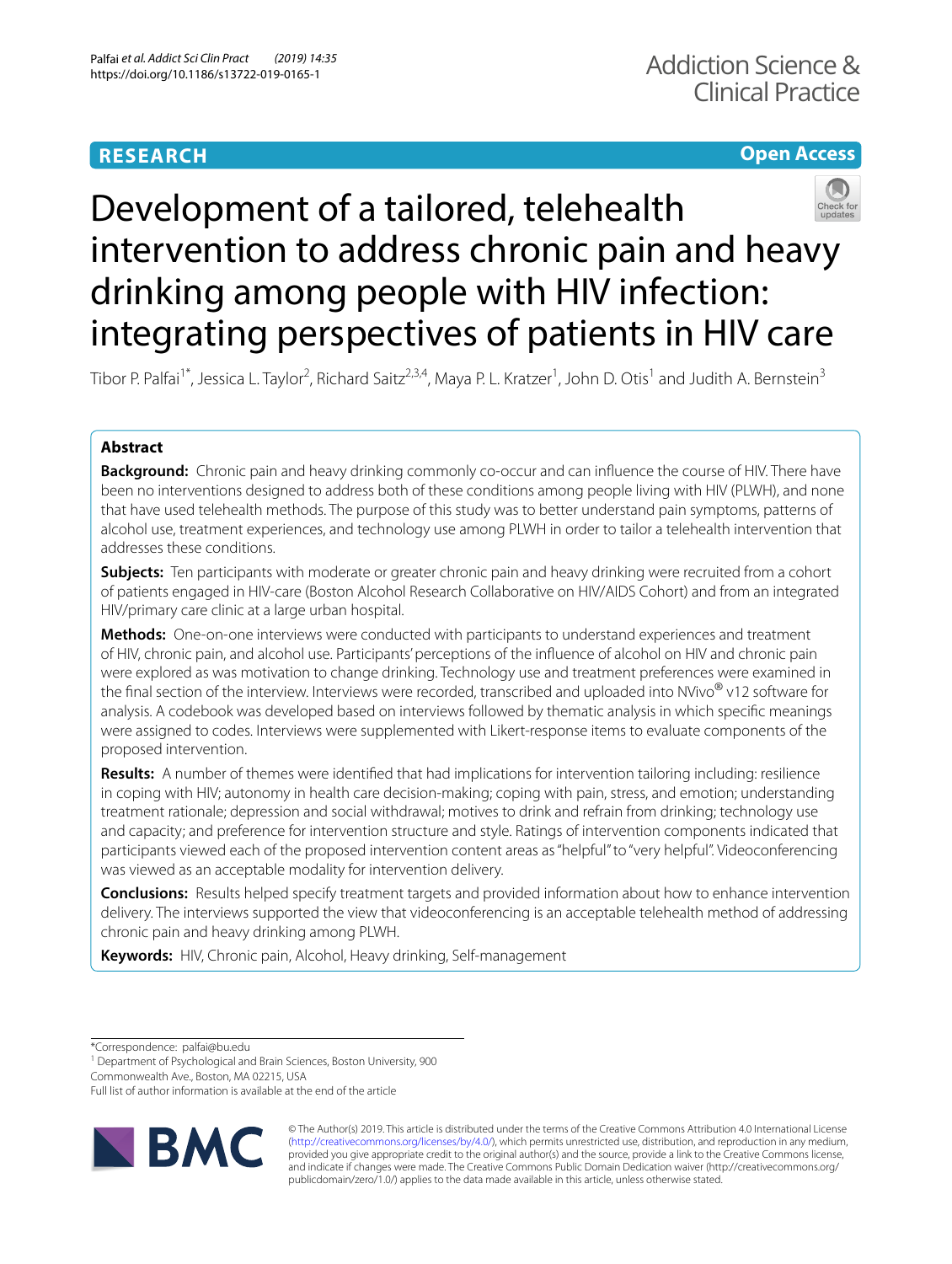#### **Background**

Heavy drinking among people living with HIV/AIDS (PLWH) has direct efects on HIV-related symptoms and indirect, deleterious efects on HIV outcomes through non-adherence to care recommendations  $[1]$  $[1]$ . These considerations have led to recent efforts to integrate alcohol interventions into HIV-care. Brief interventions that emphasize motivational interviewing have been examined in HIV-care settings [[2](#page-12-1)[–4](#page-12-2)]. Although these interventions have shown some promise, the benefcial efects on drinking outcomes have been limited and have suggested that a more intensive approach may be required to motivate and maintain change in alcohol use [[2\]](#page-12-1), particularly among those with signifcant comorbid conditions [\[5](#page-12-3)]. One of the more important of these comorbid conditions is chronic pain [\[6](#page-12-4), [7](#page-12-5)]. PLWH report high rates of chronic pain, which exceed 50% in some HIV-clinic cohorts [\[6](#page-12-4), [7\]](#page-12-5). The associations between chronic pain, heavy alcohol use, and HIV/AIDS have been described as complex and multidirectional  $[8]$  $[8]$ , with impacts on medication adherence  $[9, 10]$  $[9, 10]$  $[9, 10]$ , immune system efficiency  $[11]$  $[11]$ , disease progression [\[12\]](#page-13-1), depression and anxiety [\[13\]](#page-13-2), and sensitivity to pain [\[14](#page-13-3)]. Rates of chronic pain are higher among those who engage in heavy drinking and chronic pain has a negative impact on alcohol outcomes [\[15](#page-13-4), [16](#page-13-5)]. Among PLWH, moderate to severe chronic pain has been linked to increased risky drinking over time [\[8](#page-12-6)]. Behavioral interventions have been shown to be efective for pain management  $[17]$  $[17]$  but there have been few efforts to tailor approaches to the unique needs and characteristics of HIV-populations (see Merlin et al. [[18\]](#page-13-7) for an exception). Similarly, despite the development of strategies to address heavy alcohol use among PLWH [[2,](#page-12-1) [3](#page-12-9)], thus far, no intervention has been developed to address the highly comorbid conditions of chronic pain and heavy drinking together among PLWH.

Even with the development of efficacious behavioral treatments, attendance to clinic visits represents a substantial barrier for PLWH who experience pain and alcohol/substance use. High rates of drop-out and missed sessions, common in community-based pain management in-person interventions, are a considerable concern for PLWH [[19\]](#page-13-8) who may experience additional burdens related to HIV symptoms and other co-occurring conditions, fnancial barriers, and stigma related to alcohol and substance use  $[20]$  $[20]$ . Finding alternative modalities to deliver integrated, efficacious behavioral treatments that reduce barriers associated with clinic attendance may improve outcomes.

The purpose of this study was to learn about the associations among HIV/AIDS, pain and heavy drinking among patients in HIV-care in order to tailor a videoconferencing intervention for chronic pain and heavy drinking. We chose videoconferencing as our platform because studies across a number of disorders have shown its advantages for improving adherence particularly among populations that face signifcant barriers to treatment, such as low-income populations [[21–](#page-13-10)[23](#page-13-11)]. Videoconferencing has a distinct advantage over many other forms of telehealth in that it provides the interventionist with real time information about how patients are able to utilize skills and provides the capacity to provide synchronous training and feedback. It also provides a platform to introduce more extensive technology enhancements (e.g., web-based assessments, experience sampling, videoskills training) for both clinical and research purposes [[21,](#page-13-10) [24\]](#page-13-12). A number of studies have shown that video telehealth interventions are equivalent to in-person sessions in terms of patient satisfaction with treatment [\[25](#page-13-13), [26](#page-13-14)]. Based on previous work on cognitive-behavioral treatment for pain [[27](#page-13-15)], self-management approaches for alcohol use [\[28](#page-13-16), [29\]](#page-13-17), pain management [\[18](#page-13-7), [30\]](#page-13-18), and alcohol use [[2,](#page-12-1) [3](#page-12-9)] an initial integrated intervention addressing the anticipated treatment needs of the study population was designed. The first intervention component was designed to help patients understand the role of various lifestyle factors in the experience of pain and increase readinessto-change alcohol use through motivational interviewing strategies. This and subsequent modules included discussion of how pain and alcohol use were associated with HIV (e.g., infuence of drinking on HIV medication adherence, HIV-related pain, etc.). Subsequent behavioral components relevant to both pain and heavy drinking were addressed including behavioral activation, functional analysis, stress and coping, automatic thinking and cognitive restructuring, and sleep hygiene. Patients also learned strategies for behavioral pacing related to pain and alcohol-related harm reduction strategies.

Individual participant interviews were conducted to: (1) determine the utility and importance of the various content areas of the proposed intervention and the use of the telehealth modality (videoconferencing), (2) understand participant experiences of chronic pain and patterns of alcohol use, (3) gain insight into health care experiences that participants found helpful and not helpful related to HIV, pain and alcohol use, (4) identify potential barriers and facilitators of intervention adherence, (5) clarify the use of various technologies and preferences for intervention modalities, and, most importantly (6) learn about content and process features that may be important to include in the technology-based intervention.

#### **Methods**

#### **Design**

In this study, a semi-structured, in-person interview was administered by a clinical psychologist (White,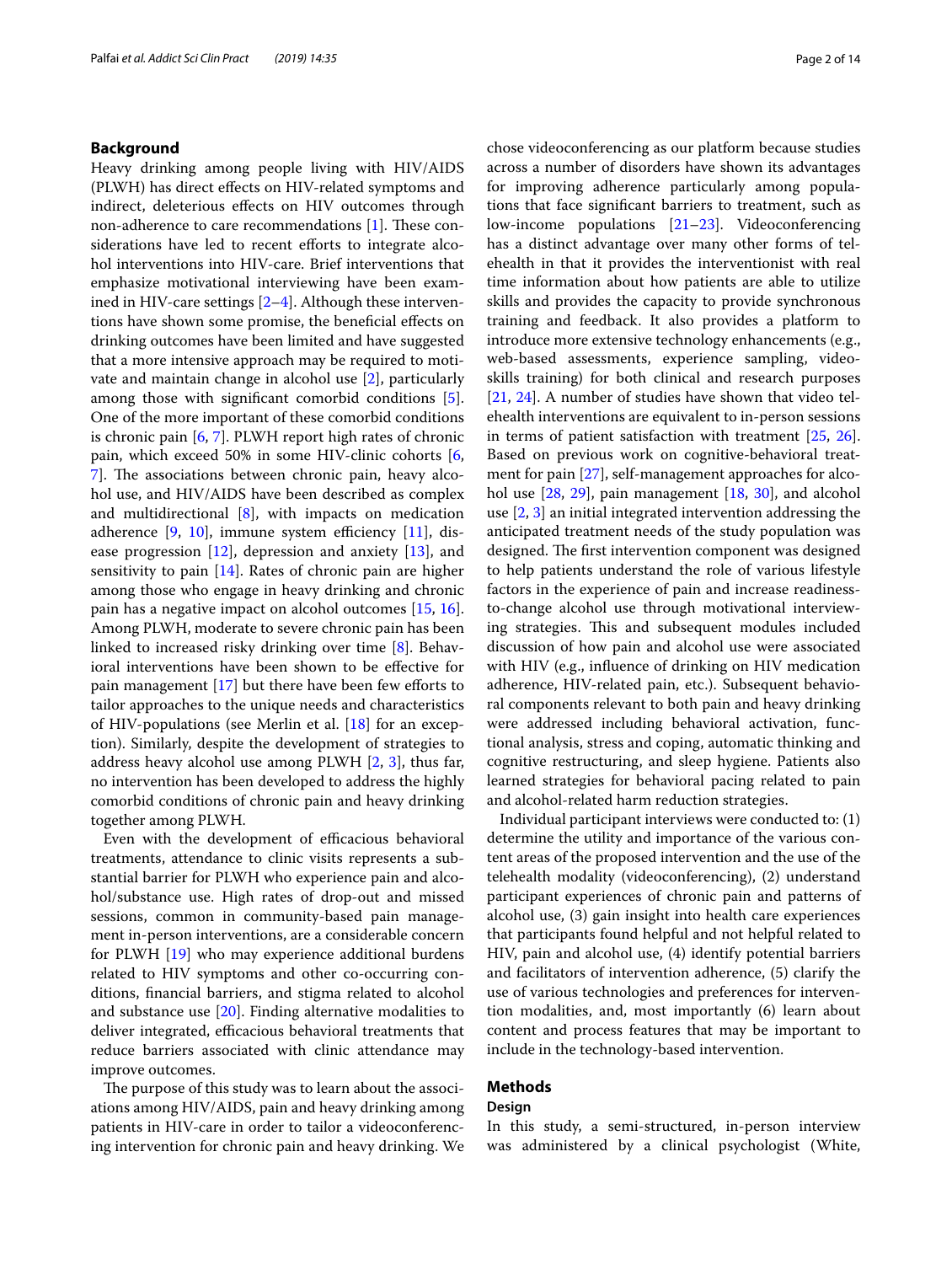non-Hispanic, male with 20+ years of clinical experience) to: (1) elicit participant feedback regarding the proposed content and structure of the technology-based intervention, (2) extract themes that could be used to tailor intervention content and structure, and (3) develop a better understanding of smartphone and internet technology use in this population to ascertain the acceptability of videoconferencing as a modality of delivering the technology-based intervention.

#### **Participants**

Participants were eligible if they were 18 years of age or older, fuent in English, had documented HIV infection in the medical record, reported at least 3 months of non-cancer related pain (defned as moderate or greater pain in the past week) and exceeded US recommended limits for risky drinking: at least 1 or more heavy drinking episodes in the past month ( $\geq$  4 standard drinks on one occasion for women and  $\geq$  5 for men) or exceeded weekly limits (>7 for women/>14 for men). Participants currently using pharmacological approaches to manage either pain or alcohol use were permitted if medication doses were stable (i.e. same prescribed dose for at least 2 months). Participants with a history of bipolar disorder, schizophrenia, or complicated alcohol withdrawal (i.e. delirium tremens or withdrawal seizure), those in current psychosocial treatment for pain or alcohol use, and those with an anticipated surgery in the next 6 months were excluded.

#### **Recruitment**

Participants were recruited from the Boston Alcohol Research Collaborative on HIV/AIDS Cohort (Boston ARCH Cohort), a component of the Consortia for HIV/ AIDS and Alcohol-Related Research Trials (CHAART) following study visits. Inclusion criteria for the Boston ARCH study were documentation of HIV infection in the medical record, current or past 12-month drug or alcohol dependence (based on DSMIV criteria) and/or ever injection drug use, fuency in English, and age 18 years or older [[31\]](#page-13-19). Participants were also recruited from a hospital-based HIV/primary care clinic at a large, urban academic tertiary setting by clinician referral. Participants were screened for the study in-person or by telephone. Of the Boston ARCH Cohort, 60 participants were approached for screening, 50 participants completed screening, 10 were eligible, and 9 agreed to participate in the interview study. From the clinic sample, one participant was referred, screened, and enrolled in the study. Enrollment of new participants was terminated when interviews reached data saturation (the point at which content was both rich in quality and thick in quantity, and no new information emerged) [[32\]](#page-13-20).

#### **Data collection**

A semi-structured interview schedule was developed using a Delphi process and a panel with expertise in areas of interest: infectious disease management, pain management, unhealthy drinking, and techniques for intervention based on cognitive behavioral therapy. A one-on-one, 50-min interview was then conducted by a clinical psychologist to elicit participant experiences of pain, alcohol use, and treatment within the context of HIV (see Table [1](#page-3-0) for key interview probes). Participants shared their experiences with HIV and HIV care, followed by a discussion about pain duration, interference, triggers and coping strategies. This included medical and psychological approaches to coping and social supports. A discussion of alcohol use patterns followed, including the contexts in which alcohol was most often used, the role of alcohol in pain management, and efects of alcohol on HIV management or medication and treatment adherence. Perspectives on the need and ability to change alcohol use were also examined during this section.

In the next section, participants were asked to discuss their experiences with diferent types of treatment for pain, alcohol and substance use and HIV. They were prompted to describe barriers to treatment, aspects of treatment that they liked and disliked, and what they perceived to be helpful and not helpful. This segment ended with a brief discussion of what the participant saw as their priorities among health issues and the type of support that would be most helpful to them in addressing these needs.

In the fnal section, participants had an opportunity to review and comment on proposed intervention modules and rate them in terms of their perceived usefulness/ helpfulness (1 "not at all"-5 "very"). Participants were then asked to provide opinions about the structure of the intervention, including the number and duration of sessions and the use of videoconferencing. This section included questions about technology use, including availability of smartphone and data plan, use and frequency of text messaging, and use and frequency of internet browsing. The final section was devoted to eliciting ideas about ways to improve or modify the intervention based on what would be most helpful to them personally.

#### **Analytic measures**

All interviews were recorded, transcribed, and uploaded into NVivo® v12 software for qualitative analysis. Two study investigators (TP, JB) and an external consultant participated in the process, which began with developing frst impression codes independently, comparing them, and arriving by consensus at a reconciled codebook. This was followed by thematic analysis of the data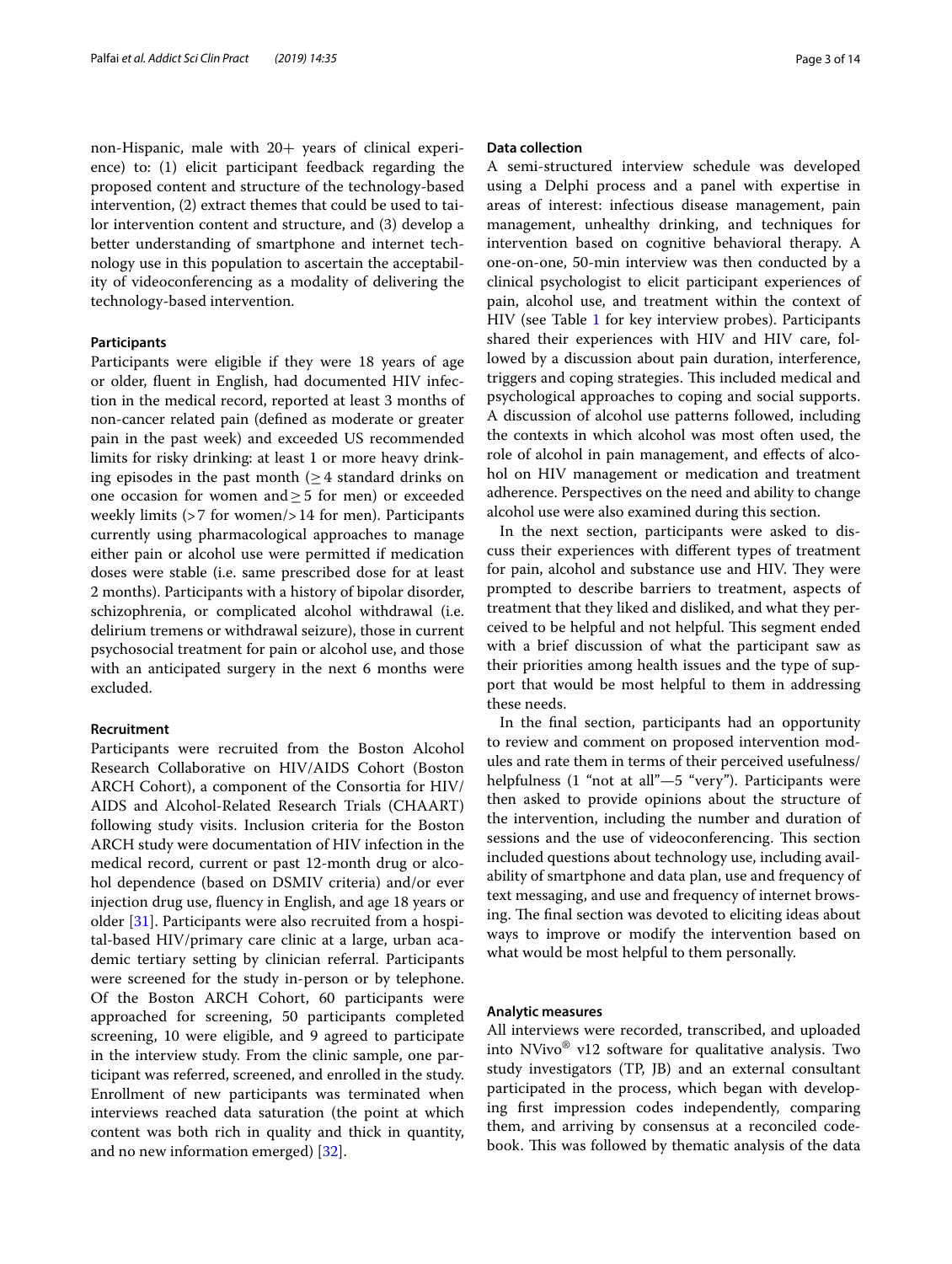### <span id="page-3-0"></span>**Table 1 Interview guide and key probes**

| Experiences with HIV and HIV care             |                                                                                                                                                                                                                                                                                                                                                                                                                                                                                                                                                                              |
|-----------------------------------------------|------------------------------------------------------------------------------------------------------------------------------------------------------------------------------------------------------------------------------------------------------------------------------------------------------------------------------------------------------------------------------------------------------------------------------------------------------------------------------------------------------------------------------------------------------------------------------|
| HIV history                                   | To start, would you mind talking with me a little bit about your experience with HIV?<br>When did you receive your diagnosis? (Probe: When were you told by a health care provider that you<br>had HIV?)                                                                                                                                                                                                                                                                                                                                                                     |
| HIV current status                            | What is your understanding of your HIV status currently? (Probe: How well is your HIV being managed<br>medically?)<br>How do you cope with and manage your symptoms?                                                                                                                                                                                                                                                                                                                                                                                                         |
| HIV management for future                     | When you think about the future, how do you imagine you will be managing your HIV?<br>What do you see as the main challenges for managing your HIV symptoms in the future?                                                                                                                                                                                                                                                                                                                                                                                                   |
| Understanding pain experience and treatment   |                                                                                                                                                                                                                                                                                                                                                                                                                                                                                                                                                                              |
| Description of pain and interference          | Could you tell me a little bit about the sort of chronic pain you have had? What is it like? When does it<br>get better? What makes it worse?<br>How does the pain interfere with your life? How would your life be different if your pain was reduced<br>or better managed?                                                                                                                                                                                                                                                                                                 |
| Pain treatment and coping                     | What do you do to cope with or manage your pain? (Probe: How do you get through the bad times<br>with your pain?)<br>Are you taking any medications for your pain?<br>Is there anything else that you are currently doing to help deal with your pain? (Probe: How does that<br>work for you?)                                                                                                                                                                                                                                                                               |
| Social support                                | Do other people in your life know about your pain? Have they helped you cope or made it more dif-<br>ficult? (Probe: In what way?)                                                                                                                                                                                                                                                                                                                                                                                                                                           |
| Alcohol and substance use                     |                                                                                                                                                                                                                                                                                                                                                                                                                                                                                                                                                                              |
| Patterns of use and contexts                  | I would like to get a sense from you about how alcohol fits in with your life. When do you drink? How<br>many days per week? How much do you typically drink?<br>What are the main reasons why you drink? (Probe: If you think back over the last week, what things<br>happened or what were you feeling just before you picked up a drink?)                                                                                                                                                                                                                                 |
| Drinking and pain                             | How, if it all, is your drinking related to your pain? (Probe: Do you use alcohol to help your pain? How<br>SO(2)                                                                                                                                                                                                                                                                                                                                                                                                                                                            |
| Alcohol and medication                        | How is drinking related to your use of medications: HIV meds, pain meds, other medications? (Probe:<br>Do you tend to drink with medications? What about forgetting to take them?)                                                                                                                                                                                                                                                                                                                                                                                           |
| Alcohol-related consequences                  | Are there any negative effects of drinking for you? [Probe: Any not so good things, like effects on<br>either your health in general or HIV?)                                                                                                                                                                                                                                                                                                                                                                                                                                |
| Experiences with treatment                    |                                                                                                                                                                                                                                                                                                                                                                                                                                                                                                                                                                              |
| Treatment for pain                            | Have you talked to your doctor about your pain? What have they recommended for you?<br>Have you faced any difficulties getting treatment for your pain? (Probe: If so, what have they been?)<br>Have you ever had anyone talk to you about ways to manage your pain? (Probe: If so, can you tell me<br>about it?)<br>If yes: What did you like and what did you dislike about counseling to help you manage pain?<br>If no: What do you think about having someone to talk to you about things you could do in addition<br>to medication to help you or deal with your pain? |
| Treatment for alcohol use or other substances | Have you ever had treatment/counseling for drinking? (Probe: Can you tell me about it?)<br>What did you like and what did you dislike about this kind of treatment/counseling? (Probe: What did<br>you get out of your treatment/counseling?)<br>Have you ever had treatment or any help for drug use?<br>What about your treatment for alcohol or substances has been most helpful? (Probe: How were you<br>able to use it to improve your health?)                                                                                                                         |
| Technology use and access                     |                                                                                                                                                                                                                                                                                                                                                                                                                                                                                                                                                                              |
| Smartphone access                             | Do you have a smartphone: a phone that has access to the internet? What kind of phone is it?<br>Do you have a data plan that you use? Do you have unlimited data?<br>For what activities do you usually use your phone?                                                                                                                                                                                                                                                                                                                                                      |
| Internet access                               | Do you have access to the internet?<br>If yes: How often do you use the internet? Can you use it in a private space? (Probe: Can you be alone<br>when you use it?)<br>If no: Where could you get access to the internet if you wanted to? How difficult/easy would it be to<br>access the internet in this way?                                                                                                                                                                                                                                                              |
| Overview of the program and modalities        |                                                                                                                                                                                                                                                                                                                                                                                                                                                                                                                                                                              |
| Smartphone and videoconferencing              | What do you think of using the video/phone approach to deliver an intervention?<br>What do you see as the main advantages and disadvantages of doing an intervention for your pain<br>and alcohol use by phone or video in this way?                                                                                                                                                                                                                                                                                                                                         |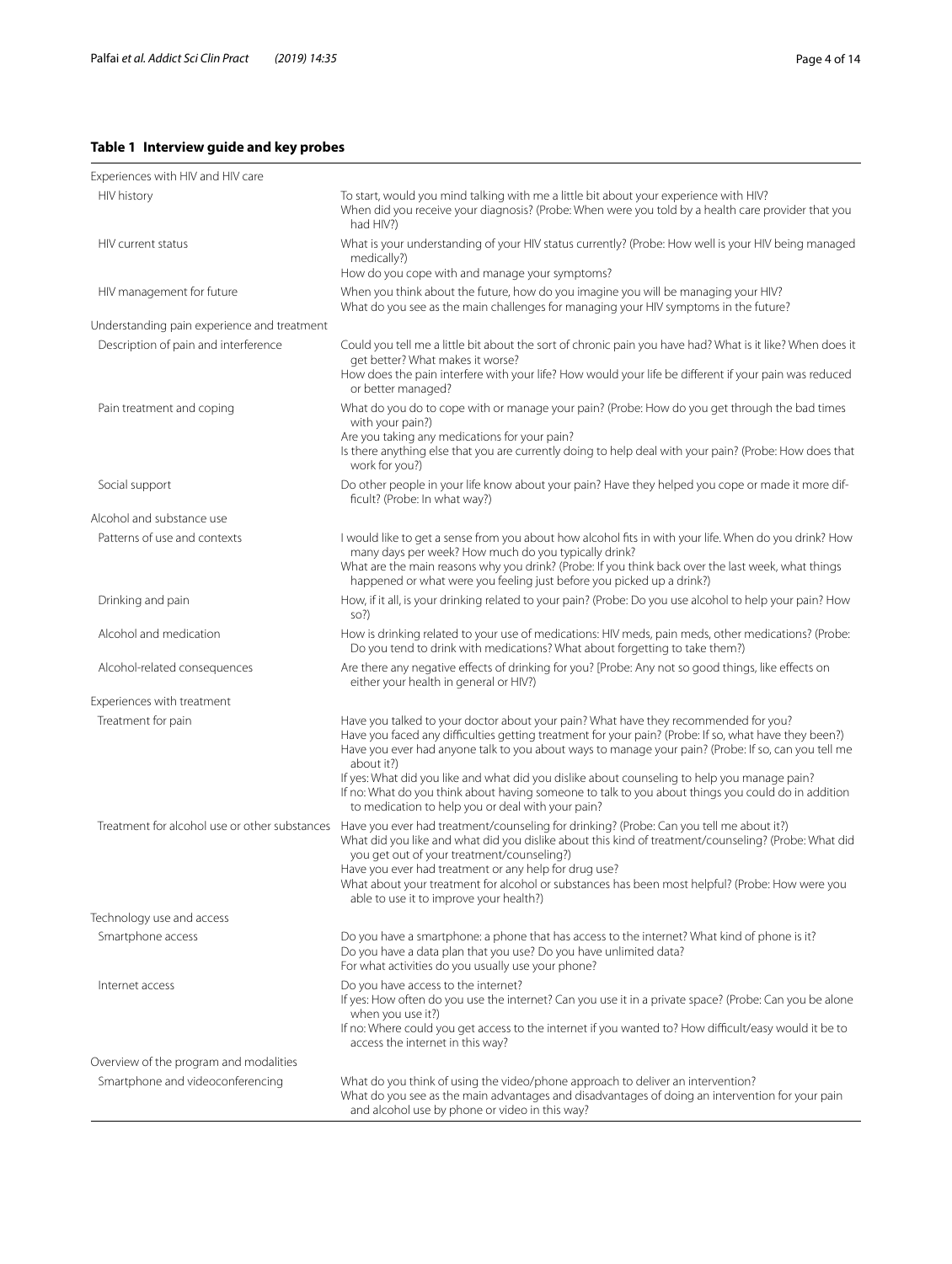| Duration        | What do you see as a reasonable number of sessions for working with a counselor on ways to better<br>manage your pain and alcohol use?<br>What do you see as a reasonable amount of time for a session with a counselor to talk about your pain                                                                                                                                                                                                                  |
|-----------------|------------------------------------------------------------------------------------------------------------------------------------------------------------------------------------------------------------------------------------------------------------------------------------------------------------------------------------------------------------------------------------------------------------------------------------------------------------------|
|                 | and alcohol use?                                                                                                                                                                                                                                                                                                                                                                                                                                                 |
| Ways to improve | Are there any other ideas that you have about how we could make the intervention better: more<br>useful to you, more interesting for you, more likely that you would want to use it? (Probe: This could<br>mean the content, ways of delivering it, other uses of technology [e.g., text messaging, web])<br>If you were designing a way to help other people living with HIV who had pain and consumed alco-<br>hol, what sorts of things would you want to do? |

## **Table 1 (continued)**

#### <span id="page-4-0"></span>**Table 2 Sample characteristics**

| <b>Characteristics</b>                        | n (%)       |
|-----------------------------------------------|-------------|
| Age (year), mean (SD)                         | 53.3 (8.83) |
| Gender                                        |             |
| Male                                          | 7(70)       |
| Female                                        | 3(30)       |
| Race                                          |             |
| Black or African American                     | 8(80)       |
| White                                         | 2(20)       |
| Ethnicity                                     |             |
| Non-Hispanic or Latino                        | 8(80)       |
| Hispanic or Latino                            | 2(20)       |
| Avg. weekly pain (0-10), mean (SD)            | 7.33 (2.06) |
| Drinks per week                               | 19.4 (12.6) |
| Heavy drinking episodes past month, mean (SD) | 8.00 (7.17) |

in which specifc meanings were assigned by the team to code content retrieved from NVivo. Two coders (TP, JB) conducted the fnal data coding. In the last stage, themes were sorted according to their potential for tailoring specifc intervention components and presented results to the entire study team. Descriptive analysis of Likert format questions about preferences for types of content, formalities, and ease of technology use were performed using SPSS v. 24.

#### **Results**

#### **Sample characteristics**

There were 10 interviews conducted. Descriptive statistics are provided in Table  $2$ . The mean age was 53.3 (SD=8.8). Seven participants identifed as male and eight identifed race as Black/African American, while two identifed as White. Two identifed ethnicity as Hispanic. Participants in this sample had been living with HIV for many years (mean number of years since diagnosis = 19.5 (SD = 5.7), range 12.0 to 28.0 years). All participants had a past history of substance use. Participants experienced moderate to severe chronic pain (mean pain severity rating=7.3 (SD=2.1), range of 4.0 to 10.0). All participants were eligible based on heavy episodic drinking with a mean of  $8.0$  (SD = 7.2) heavy drinking episodes in the past month.

#### **Intervention themes from qualitative analysis**

Nine categories of themes emerged that helped reinforce the value of specifc intervention components, provided insight into areas that were of particular importance to address, or pointed to adaptations that would increase acceptability of the intervention or enhance its efectiveness. Themes with direct implications for intervention included: (1) the challenges faced by and the resilience of participants coping with HIV, (2) a strong need for autonomy, (3) the importance of providing a clear rationale for treatment approach and components, (4) the prevalence of depressed afect and behavioral disengagement, (5) the central role of stress and emotional triggers for pain and drinking, (6) factors related to motives to drink and refrain from drinking, (7) technology use, (8) interest in intervention components, and (9) preferences for intervention structure and style. Illustrative statements for each theme are provided below; the set of participant statements corresponding to themes are presented in Table [3](#page-5-0).

#### *Resilience in coping with HIV may serve as a foundation for self‑efcacy for new behavioral change*

Participants described considerable challenges with discrimination, stigma, and shame related to the diagnosis and subsequent management of HIV.

*"Five or six of those [post-diagnosis] years was a struggle with doing things I wouldn't normally do like drinking, smoking and carrying on…as if nobody gonna treat me the same anymore." [Participant 28, Black male in his 40's]*

Participants expressed pride in their strength and adaptability. Eforts to manage their lives with HIV was a marker of resilience and strength and they continued to face multiple challenges even in the modern era of HIV treatment.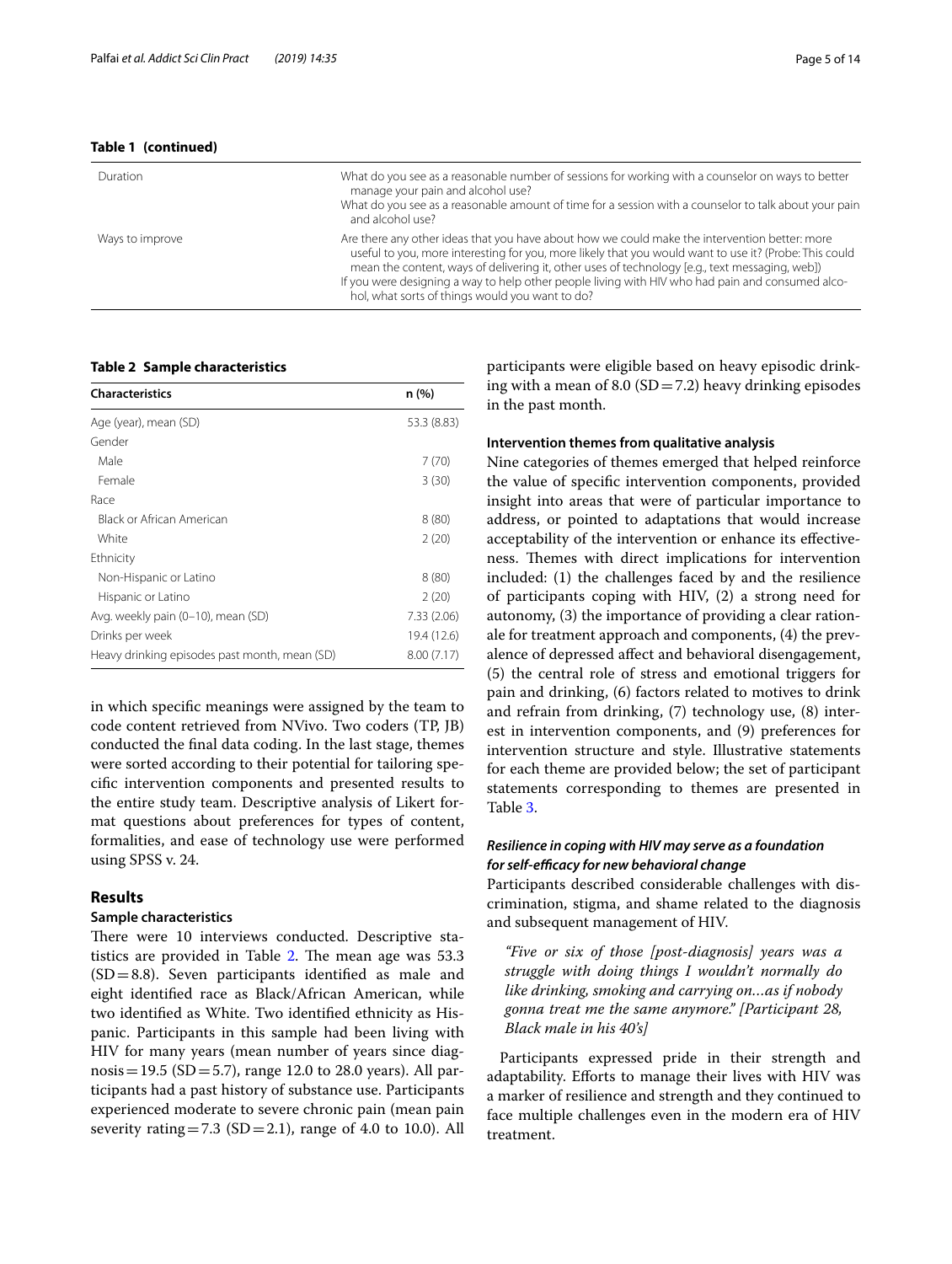### <span id="page-5-0"></span>**Table 3 Intervention themes and quotes from qualitative analyses**

| <b>Intervention themes</b>                                                                                   | <b>Ouote</b>                                                                                                                                                                                                                                                                                                                                                                                                                                                                                                                                                                                                                                                                                                                                                                                                                                                                                                                                                                                                                                                                                                                                                                                                                                                                                                                                                                                                                                                                                                                                                                                                                                                                                                                                 |
|--------------------------------------------------------------------------------------------------------------|----------------------------------------------------------------------------------------------------------------------------------------------------------------------------------------------------------------------------------------------------------------------------------------------------------------------------------------------------------------------------------------------------------------------------------------------------------------------------------------------------------------------------------------------------------------------------------------------------------------------------------------------------------------------------------------------------------------------------------------------------------------------------------------------------------------------------------------------------------------------------------------------------------------------------------------------------------------------------------------------------------------------------------------------------------------------------------------------------------------------------------------------------------------------------------------------------------------------------------------------------------------------------------------------------------------------------------------------------------------------------------------------------------------------------------------------------------------------------------------------------------------------------------------------------------------------------------------------------------------------------------------------------------------------------------------------------------------------------------------------|
| 1. Resilience in coping with<br>HIV may serve as a basis for<br>self-efficacy for new behav-<br>ioral change | "Five or six of those [post-diagnosis] years was a struggle with doing things I wouldn't normally do like drinking, smoking and<br>carrying on as if nobody gonna treat me the same anymore." [Participant 28, Black male in his 40's]<br>"So I didn't let it define me. It was a moment that I needed to makedo you want to get better or do you just want to call it<br>quits?" [Participant 11, Black Hispanic male in his 40's]<br>"I mean to me like, my experience was really heavy, heavy stuff. I don't know how I was able to get through it, you know? I<br>mean, I guess my faith in God and prayers from my mom and my family." [Participant 51, White Hispanic male in his 60's]<br>So I have to deal with it the best that I canI don't let it stop me from doing what I need to doJust ride the bus until you"<br>can't anymore and they can't do anything for you." [Participant 5, Black female in her 60's]                                                                                                                                                                                                                                                                                                                                                                                                                                                                                                                                                                                                                                                                                                                                                                                                                |
| 2. Importance of autonomy in<br>health care decision-making                                                  | "She asked me do you want to go to AA classes or whatever, or be checked in somewhere and I told her no, I can handle<br>itI'm trying to get to the point where I could just stop, really. But I want to do it on my own." [Participant 46, Black female<br>in her 60's]<br>"Bless her heart she tries it because she's my doctorWhat she doesn't get is these are things that I want to do." [Participant<br>32, Black male in his 40's]<br>"Everything has to be after 3 pm because I work. And I can't like take a day off here." [Participant 44, Black male in his 60's]<br>"I'd try it. Like everything, I try. I couldn't say if I would keep going or not keep going." [Participant 28, Black male in his 40's]<br>"Sometimes people don't want to leave the house or come for help." [Participant 11, Black Hispanic male in his 40's]                                                                                                                                                                                                                                                                                                                                                                                                                                                                                                                                                                                                                                                                                                                                                                                                                                                                                              |
| 3. Importance of clarifying the<br>rationale for the intervention<br>approach                                | "And they started asking about my father. And I got to told them I'm not here for my father, I'm here for myself." [Participant 5,<br>Black female in her 60's]<br>"I was going and I just stopped. My doctor always say, "We're going to set you up with physical therapy." And I go "okay." I go<br>for a couple of times and then that's it." [Participant 28, Black male in his 40's]<br>"I tried once but I think I didn't have, maybe it's the person. I didn't have a positive- I didn't receive it positively." [Participant 42,<br>Black female in her 40's]<br>"I just didn't get it."; "They have ideas to remove (pain), but it's not working. Like example. She asking me to close my eyes, and<br>put all bad memories inside the jar and close it. Go to ocean and throw it. And open your eyes. I opened my eyes. She<br>said, "How do you feel?" and I told her "terrible." [Participant 21, White male in his 50's]<br>"I've never heard of a lot of pain management. I've always thought, "What are they talking about?" No idea what they mean<br>by pain management." [Participant 13, Black male in his 40's]                                                                                                                                                                                                                                                                                                                                                                                                                                                                                                                                                                                                          |
| 4. Depression and behavioral<br>withdrawal                                                                   | "It's okay. You know I'm not doing nothing really. It's just appointments and I don't work nowhere. I'm disabled." [Participant<br>46, Black female in her 60's]<br>"And you just want to crawl in a dark place and no, you don't want to be bothered." Participant 11, Black Hispanic male in his<br>$40's$ ]<br>"I'm not from here so I don't know a lot of people here. And all the people here that I did know, either have died or have moved<br>out of town. So I'm pretty basically in the house." [Participant 32, Black male in his 40's]<br>HIV prevents me from being around certain people or crowds. Because I know what their minds thinking, you know what I<br>meanAnd I wanted to see people treat me the same when after I say that [that I am HIV positive]." [Participant 28, Black<br>male in his 40's]<br>"There are times when I just don't have the energy to do thingsI just don't want to be a part of society." [Participant 32, Black<br>male in his 40's]<br>"I don't have friends. I have acquaintances, I have associates, I don't have friends." [Participant 32, Black male in his 40's]                                                                                                                                                                                                                                                                                                                                                                                                                                                                                                                                                                                                                    |
| 5. Pain, stress and emotion<br>coping                                                                        | "So I'm tired about the situation. If I will call my doctor, she will tell me this is age or take ibuprofen or Tylenol. Or do exercise<br>When I get more depressed I have more pain." [Participant 21, White male in his 50's]<br>"Sometimes I feel I am responsible about this [family health problems]. This is why [I have] this pain, pain from deep inside<br>and pain in my shoulder and in my head And so sometimes I drink to forget." [Participant 21, White male in his 50's]<br>"If I don't, sometimes the [pain] will trigger and aggravate me. Then I think about the HIV." [Participant 46, Black female in her<br>$60's$ ]<br>"Because I couldn't take, I couldn't face the reality of anything. I was in pain emotionally. I was physically in pain." [Participant<br>44, Black male in his 60's]<br>"But you know I got off that [Percocets]. But I still didn't let my drinking goWell, maybe I do [drink to cope with pain]. I'm not<br>realizing it." [Participant 5, Black female in her 60's]<br>"With feelings, my anxiety, my depression, if I feel I'm getting very depressed I drink more. And it helps me, a lot if I think about<br>the HIV, which I try not to think about it." [Participant 46, Black female in her 60's]<br>"Because of pain I just want to be numb. Sometimes I'm so defeated. A whiskey drink can take the pain away I just drink not<br>to think." [Participant 42, Black female in her 40's]<br>"Marijuana helps me manage my depression from the pain." [Participant 28, Black male in his 40's]<br>"I smoke marijuana. And it subsides everything. It calms the leg and everything. You know I'm just peachy. I just lay down and<br>I'm ok." [Participant 44, Black male in his 60's] |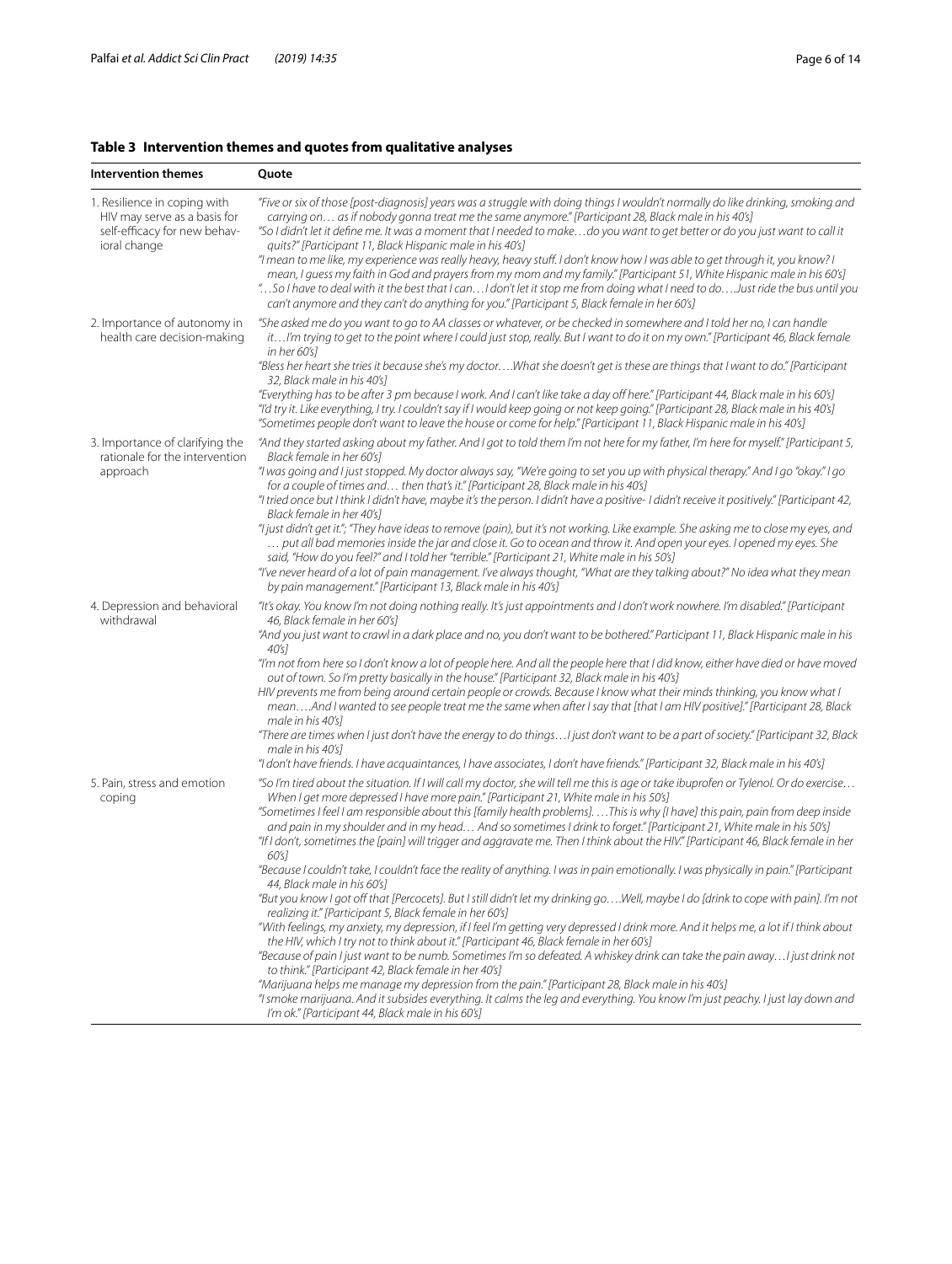#### **Table 3 (continued)**

| <b>Intervention themes</b>                                     | Quote                                                                                                                                                                                                                                                                                                                                                                                                                                                                                                                                                                                                                                                                                                                                                                                                                                                                                                                                                                                                                                                                                                                                                                                                                                                                                                                                                                                                                                                                                                                                                                              |
|----------------------------------------------------------------|------------------------------------------------------------------------------------------------------------------------------------------------------------------------------------------------------------------------------------------------------------------------------------------------------------------------------------------------------------------------------------------------------------------------------------------------------------------------------------------------------------------------------------------------------------------------------------------------------------------------------------------------------------------------------------------------------------------------------------------------------------------------------------------------------------------------------------------------------------------------------------------------------------------------------------------------------------------------------------------------------------------------------------------------------------------------------------------------------------------------------------------------------------------------------------------------------------------------------------------------------------------------------------------------------------------------------------------------------------------------------------------------------------------------------------------------------------------------------------------------------------------------------------------------------------------------------------|
| 6. Motives to drink and<br>motives to refrain from<br>drinking | "I don't want to drink during the week. I don't want to be an alcoholic and stuff like thatso that's whyonly Thursday<br>Friday Saturday." [Participant 13, Black male in his 40's]<br>"But I take pain meds for it too. But I take them as needed, I try to take them as less as possible." [Participant 5, Black female in<br>her 60's]                                                                                                                                                                                                                                                                                                                                                                                                                                                                                                                                                                                                                                                                                                                                                                                                                                                                                                                                                                                                                                                                                                                                                                                                                                          |
|                                                                | "Sometimes the alcohol you use is just to ease your mindor you get upset and might get frustrated and you take that cold<br>beer and then you don't want to hear nothing now." [Participant 5, Black female in her 60's]<br>"I think people are just coping, trying to shut up that inner voice that's crying for help and they drown themselves Some-                                                                                                                                                                                                                                                                                                                                                                                                                                                                                                                                                                                                                                                                                                                                                                                                                                                                                                                                                                                                                                                                                                                                                                                                                             |
|                                                                | times I get too bored, nothing to do." [Participant 11, Black Hispanic male in his 40's]<br>"You know I can change the beer drinking but at this point, I'm going to be honest, I don't want to." [Participant 5, Black female<br>in her $60\%$                                                                                                                                                                                                                                                                                                                                                                                                                                                                                                                                                                                                                                                                                                                                                                                                                                                                                                                                                                                                                                                                                                                                                                                                                                                                                                                                    |
|                                                                | "Timewise, forgetful you know. Because I'm drinking beer and then I may fall out and I'm like, 'Oh shoot! The medication.' So<br>yeah, it [drinking] has sort of affected it." [Participant 44, Black male in his 60's]<br>"I have my meds on top of the table and view in plain sight. So I'm like, 'Oh yeah, I need to take my meds.' So I take them right                                                                                                                                                                                                                                                                                                                                                                                                                                                                                                                                                                                                                                                                                                                                                                                                                                                                                                                                                                                                                                                                                                                                                                                                                       |
|                                                                | away." [Participant 11, Black Hispanic male in his 40's]                                                                                                                                                                                                                                                                                                                                                                                                                                                                                                                                                                                                                                                                                                                                                                                                                                                                                                                                                                                                                                                                                                                                                                                                                                                                                                                                                                                                                                                                                                                           |
|                                                                | "Buying alcohol for \$20, that's a lot of money." [Participant 42, Black female in her 40's]<br>"I might drink too much. Too much beer and I can feel like I'm getting lightheaded. Okay, Or I can—it feels funny and I said,<br>'my blood pressure has to be up."" [Participant 5, Black female in her 60's]                                                                                                                                                                                                                                                                                                                                                                                                                                                                                                                                                                                                                                                                                                                                                                                                                                                                                                                                                                                                                                                                                                                                                                                                                                                                      |
|                                                                | "I'd rather be in my house where I know I can control the things that I do." [Participant 32, Black male in his 40's]<br>"Oh no, I'm drinking the right amount that a person should drink." [Participant 11, Black Hispanic male in his 40's]<br>"I've been on top of that from day one. They had the cap box." [Participant 28, Black male in his 40's]<br>"No matter where I am, no matter what I do, I will wake up out of sleep to take my medication." [Participant 32, Black male in                                                                                                                                                                                                                                                                                                                                                                                                                                                                                                                                                                                                                                                                                                                                                                                                                                                                                                                                                                                                                                                                                         |
|                                                                | his 40's]<br>"I have two or three friends who come to drink in my apartment. Mostly because I don't get in trouble with anything after<br>drinking." [Participant 13, Black male in his 40's]                                                                                                                                                                                                                                                                                                                                                                                                                                                                                                                                                                                                                                                                                                                                                                                                                                                                                                                                                                                                                                                                                                                                                                                                                                                                                                                                                                                      |
| 7. Technology use and capac-<br>ity                            | "I feel like that would be something to reach a lot of other people today. I think a lot of people would be willing to do some-<br>thing like this. Instead of coming to the office to meet with somebody like 'can you just FaceTime me?'" [Participant 28, Black<br>male in his 40's]                                                                                                                                                                                                                                                                                                                                                                                                                                                                                                                                                                                                                                                                                                                                                                                                                                                                                                                                                                                                                                                                                                                                                                                                                                                                                            |
|                                                                | "Sometimes people don't want to leave the house or come for help. Why not have an app that the app can actually help you<br>connect with that person. I like that." [Participant 11, Black Hispanic male in his 40's]<br>"I would love that as long as they give me time to do it so I can be like at home, and to not do it in the streets I'd have no<br>problem with that Schedule it." [Participant 13, Black male in his 40's]<br>"I always use YouTube when I am at home. I watch videos every day." [Participant 21, White male in his 50's]                                                                                                                                                                                                                                                                                                                                                                                                                                                                                                                                                                                                                                                                                                                                                                                                                                                                                                                                                                                                                                |
|                                                                | "I like it in a video, yeah, something that you could sort of go back to." [Participant 13, Black male in his 40's]                                                                                                                                                                                                                                                                                                                                                                                                                                                                                                                                                                                                                                                                                                                                                                                                                                                                                                                                                                                                                                                                                                                                                                                                                                                                                                                                                                                                                                                                |
| 8. Interest and experience with<br>intervention components     | "Sayin' that it's connected in some kind of way but I'm not looking at it connected in it that kind of way, maybe I can learn, well<br>maybe it is connected and I never knew this. That would be very helpful to learn." [Participant 5, Black female in her 60's]<br>"I think if I would've known, like if there was stuff like that, more particularly like that, I would've been able to cope with a lot of<br>things sooner than later." [Participant 11, Black Hispanic male in his 40's]<br>"Depression could be a problem. Depression is a big; it needs to be kept in tab, you know?" [Participant 13, Black male in his 40's]<br>"You know. I- even though I'm dealing with my HIV problem or whatever but I never figured that it would be linked to<br>something like that, you know. Not my HIV but my pain or whatever, I don't know. You know it would be interesting to see."<br>[Participant 5, Black female in her 60's]                                                                                                                                                                                                                                                                                                                                                                                                                                                                                                                                                                                                                                         |
| 9. Preference for intervention<br>structure and style          | "They (the caseworker, medical team and the interventionist) should be in close communication, not divulging everything,<br>everything is confidential but keeping an eye on it." [Participant 11, Black Hispanic male in his 40's]<br>"I need motivation. I need someone to either remind me or call me or push me." [Participant 44, Black male in his 60's]<br>"We talk on the level where she understands my every part of the needbecause she gives me all the right answers I want to<br>hear." [Participant 46, Black female in her 60's]<br>"I know that it's our responsibility, like personal responsibility to get the help that we need but sometimes we need that extra<br>help." [Participant 11, Black Hispanic male in his 40's]<br>"I'll say something to the doctor and like I will leave the office and I completely forgot. I would get a phone call from the case-<br>workers saying I have the paperwork you neededto help is to really make sure that everybody in the person's team, the<br>healthcare team, is informed about all of these things." [Participant 11, Black Hispanic male in his 40's]<br>"Well, I mean, having someone to that you can really feel comfortable with them. Again and I, because I said this earlier,<br>that I can talk to about any and everything of my personal well-being." [Participant 44, Black male in his 60's]<br>"They make me feel like they know me." [Participant 28, Black male in his 40's]<br>"And we were like family, It was so many years together." [Participant 51, White Hispanic male in his 60's] |

*"So I didn't let it defne me. It was a moment that I needed to make…do you want to get better or do you just want to call it quits?" [Participant 11, Black Hispanic male in his 40's]*

*"I mean to me like, my experience was really heavy, heavy stuf. I don't know how I was able to get through it, you know? I mean, I guess my faith in God and prayers from my mom and my family." [Participant 51, White Hispanic male in his 60's]*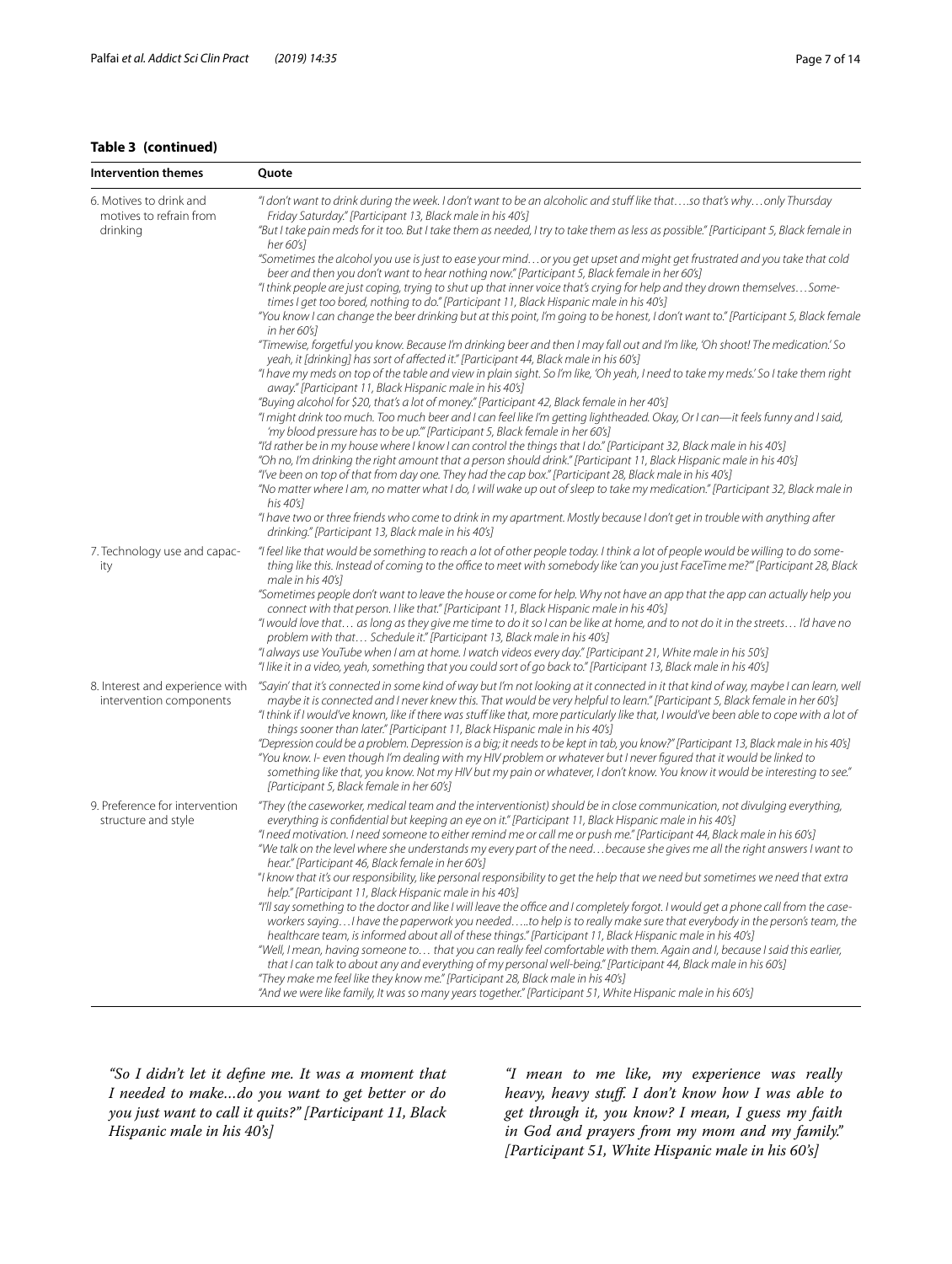*Summary* These comments highlight how HIV has challenged participants' identities and their resources.

#### *Importance of autonomy in health care decision‑making*

Participants wanted to be aforded control over decisions about health behavior change and wanted their views about strategies to be valued.

*"She asked me do you want to go to AA classes or whatever, or be checked in somewhere and I told her no, I can handle it…I'm trying to get to the point where I could just stop, really. But I want to do it on my own." [Participant 46, Black female in her 60's]*

*"Bless her heart she tries it because she's my doctor… What she doesn't get is these are things that I want to do." [Participant 32, Black male in his 40's]*

They wanted control over when and how they engaged with resources.

*"Everything has to be after 3 pm because I work. And I can't like take a day of here." [Participant 44, Black male in his 60's]*

*Summary* Comments highlighted the importance of fexibility, and participant participation about decisions regarding treatment.

#### *Importance of clarifying the rationale for the intervention approach*

Comments regarding previous experiences with behavioral and medical treatments suggested that participants often did not perceive the value or rationale for the treatments provided, and thus they were not interested in adopting or maintaining them.

*"I've never heard of a lot of pain management. I've always thought, "What are they talking about?" No idea what they mean by pain management." [Participant 13, Black male in his 40's]*

*"I just didn't get it […] they have ideas to remove [pain], but it's not working. Like example. She asking me to close my eyes, and … put all bad memories inside the jar and close it. Go to ocean and throw it. Open your eyes. I opened my eyes. She said, 'how do you feel?' and I told her, 'terrible.'" [Participant 21, White male in his 50's]*

#### *Depression and behavioral withdrawal*

Although it was expected that participants would show elevated levels of depressed afect, the interviews helped

emphasize the salience of low positive afect and behavioral disengagement in participant's lives. Participants remarked on the constriction of activities and social contacts that contribute to their sense of isolation.

*"It's okay. You know I'm not doing nothing really. It's just appointments and I don't work nowhere. I'm disabled." [Participant 46, Black female in her 60's]*

*"And you just want to crawl in a dark place and no, you don't want to be bothered." Participant 11, Black Hispanic male in his 40's]*

#### *Coping with pain, stress and emotion*

Participants recognized a variety of specifc triggers for pain, mentioning rain or cold weather [Participants 5, 28], sitting for a long time [Participant 11], staying home [Participant 28], and standing all day [Participant 44]. Central among these were stress and emotional triggers [Participant 44].

*"So I'm tired about the situation. If I will call my doctor, she will tell me this is age or take ibuprofen or Tylenol. Or do exercise… When I get more depressed I have more pain." [Participant 21, White male in his 50's]*

Some mentioned that they had learned to deal with it, while others noted that they use alcohol and other substances for relief from stress, pain and negative emotion.

*"Marijuana helps me manage my depression from the pain." [Participant 28, Black male in his 40's]*

*"Because of pain I just want to be numb. Sometimes I'm so defeated. A whiskey drink can take the pain away […] I just drink not to think." [Participant 42, Black female in her 40's]*

#### *Motives to drink and motives to refrain from drinking*

Beer was thought to be a harmless alternative to use of opioids for pain management and an acceptable way to relieve stress, and it was considered safe to drink heavily as long as it was only a few days per week.

*"I don't want to drink during the week. I don't want to be an alcoholic and stuf like that….so that's why…only Tursday Friday Saturday." [Participant 13, Black male in his 40's]*

*"But I take pain meds for it too. But I take them as needed, I try to take them as less as possible." [Participant 5, Black female in her 60's]*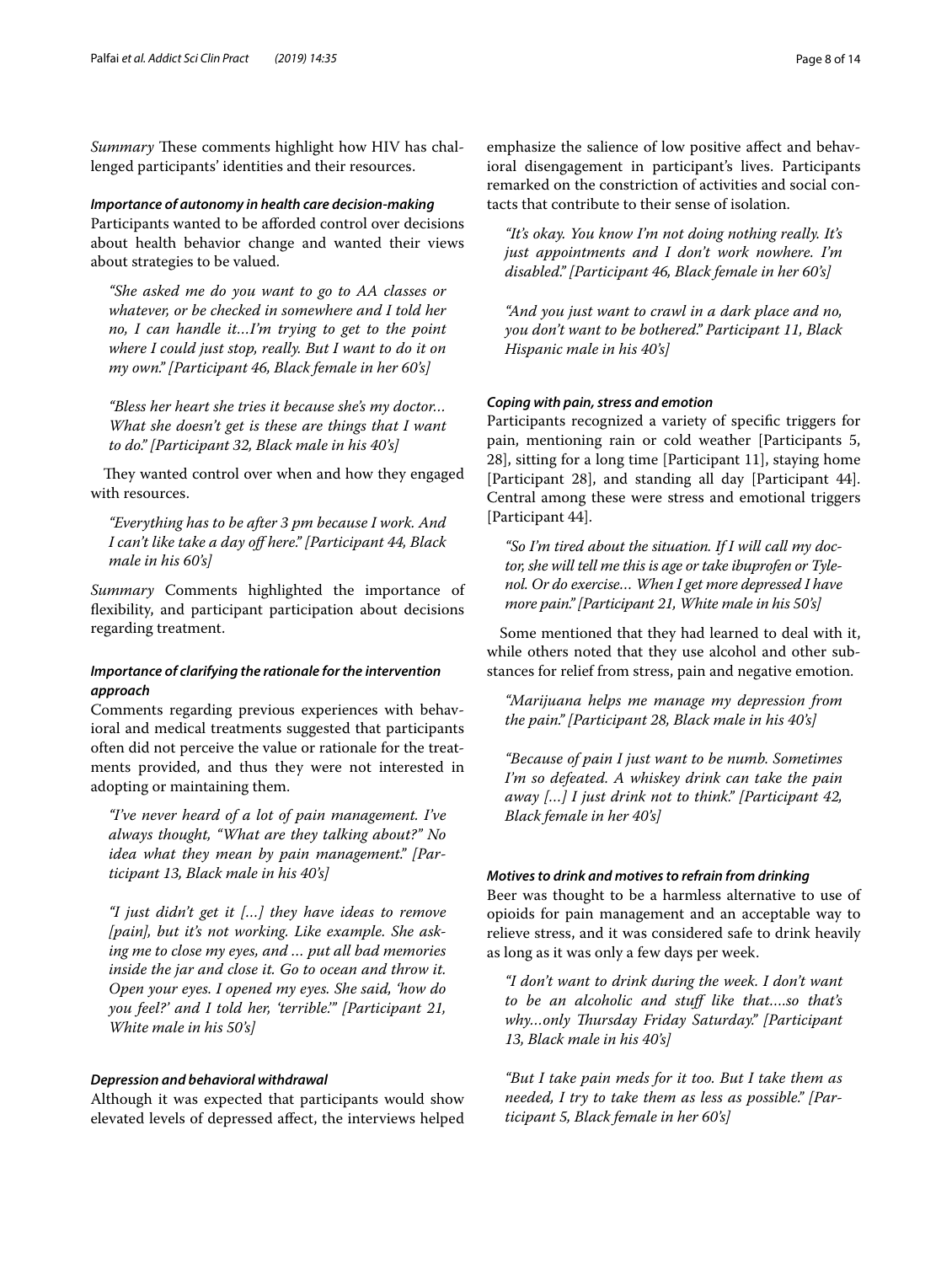*"So I had to dumb it down a little bit and go to my beers and leave the hard alcohol alone […] I don't think my body could take that anymore." [Participant 28, Black male in his 40's]*

Consistent with the above, participants reported a number of emotion triggers for drinking such as depression and boredom.

*"Sometimes the alcohol you use is just to ease your mind…or you get upset and might get frustrated and you take that cold beer and then you don't want to hear nothing now." [Participant 5, Black female in her 60's]*

*"I think people are just coping, trying to shut up that inner voice that's crying for help and they drown themselves… Sometimes I get too bored, nothing to do." [Participant 11, Black Hispanic male in his 40's]*

Generally speaking, participants described low motivation to change their alcohol use patterns.

*"You know I can change the beer drinking but at this point, I'm going to be honest, I don't want to." [Participant 5, Black female in her 60's]*

There was a general lack of knowledge or concern about the efect of heavy alcohol use on HIV progression but some did recognize its potential efect on medication adherence.

*"Timewise, forgetful you know. Because I'm drinking beer and then I may fall out and I'm like, 'Oh*  shoot! The medication.' So yeah, it [drinking] has *sort of afected it." [Participant 44, Black male in his 60's]*

However, participants placed high priority on getting and staying healthy and taking medications.

*"I have my meds on top of the table and view in plain sight. So I'm like, 'Oh yeah, I need to take my meds.' So I take them right away." [Participant 11, Black Hispanic male in his 40's]*

Participants identifed specifc negative consequences of drinking that might be considered in the context of goals and values that are incongruent with heavy drinking. These included themes related to work, money, family and health (including HIV).

*"Buying alcohol for \$20, that's a lot of money." [Participant 42, Black female in her 40's]*

*"I might drink too much. Too much beer and I can feel like I'm getting lightheaded. Okay, Or I can—it* 

#### *feels funny and I said, 'my blood pressure has to be up.'" [Participant 5, Black female in her 60's]*

Participants identifed strategies that they were currently using to prevent alcohol-related harm, primarily through reducing exposure to risk environments.

*"I'd rather be in my house where I know I can control the things that I do." [Participant 32, Black male in his 40's]*

*Summary* There were a number of comments in the interviews that provided insight into the goals and values that participants identifed as incongruent with alcohol use. Participants identifed medication adherence, HIV progression, and health more generally as factors that may contribute to readiness to change drinking.

#### *Technology use and capacity*

The interviewer asked participants about how they used smartphones and computers and elicited their opinions about the perceived value of videoconferencing as a way of interacting with a provider. For many participants, the use of videoconferencing was familiar as they used phone video capacities (e.g., FaceTime) to connect to friends and relatives. Unlimited data plans were common, and there was consistent use of texting but less web or computer use. Participants were enthusiastic about the potential to have sessions through videoconferencing. The notion of using video segments to supplement sessions was also well received as participants reported frequent use of the smartphone to watch videos.

*"I feel like that would be something to reach a lot of other people today. I think a lot of people would be willing to do something like this. Instead of coming*  to the office to meet with somebody like 'can you just *FaceTime me?'" [Participant 28, Black male in his 40's]*

*"Sometimes people don't want to leave the house or come for help… Why not have an app that the app can actually help you connect with that person." [Participant 11, Black Hispanic male in his 40's]*

*"I like it in a video, yeah, Something that you could sort of go back to." [Participant 13, Black male in his 40's]*

*Summary* Videoconferencing appears to be a feasible and well-received modality that could be supplemented with additional media such as video segments to reinforce learning. This is a modality that is familiar to participants and readily accessible.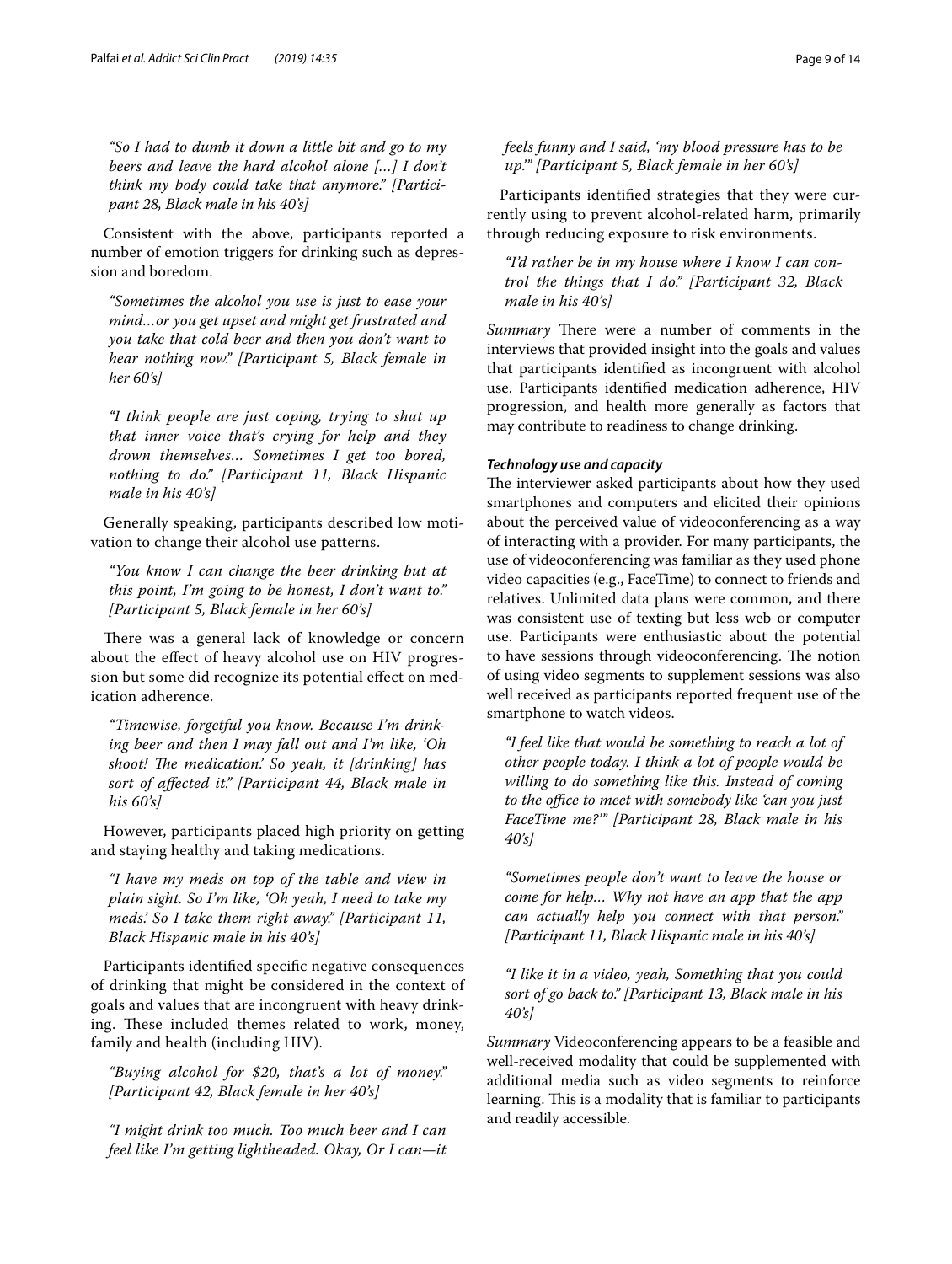#### *Interest and experience with intervention components*

In the structured component of the interview, participants provided feedback about experiences and interest in diferent aspects of the intervention including insight into what information might be most helpful. Participants were asked to rate the usefulness of the various content modules (e.g., behavioral activation, activity pacing) that were proposed for the intervention.

*Comments ranged from: "It's a good idea"; "I would be interested because I need to fnd ways to improve myself"; "I think it would be awesome"; I would give it a try, why not"; "Nice to open your mind to other things"; to "Depends on how useful it is."*

*Regarding psychoeducation about pain, alcohol, HIV associations: "Sayin' that it's connected in some kind of way but I'm not looking at it connected in it that kind of way, maybe I can learn, well maybe it is connected and I never knew this. Tat would be very helpful to learn." [Participant 5, Black female in her 60's]*

*Regarding the use of adjunct video materials: "I think if I would've known, like if there was stuf like that, more particularly like that, I would've been able to cope with a lot of things sooner than later." [Participant 11, Black Hispanic male in his 40's]*

*Regarding intervention features to keep in mind: "Depression could be a problem. Depression is a big; it needs to be kept in tab, you know?" [Participant 13, Black male in his 40's]*

*Summary* The comments suggested that the participants were receptive to the content and modalities proposed including adjuncts to the intervention such as video clips to help them learn skills. Comments suggested particular interest in learning more about the association between alcohol, pain, and HIV and a recognition of the importance of addressing depressed mood as part of the intervention.

#### *Preference for intervention structure and style*

Participants made a number of comments about the characteristics of interventions that have been helpful for them in the past, including the importance of trust, empathy and eforts by the care team to seek out the participant to maintain engagement. Participants supported the idea of communication between the interventionist and the health care team, as long as they could be sure of protection of confdentiality within the health care team.

"They (the caseworker, medical team and the inter*ventionist) should be in close communication, not divulging everything, everything is confdential but keeping an eye on it." [Participant 11, Black Hispanic male in his 40's]*

*"I need motivation. I need someone to either remind me or call me or push me." [Participant 44, Black male in his 60's]*

Participants valued respect and empathy from their support team above concerns about structure and style, but mentioned a preference for sessions once a week, less than an hour, and scheduled around other obligations such as work.

*"We talk on the level where she understands my every part of the need…because she gives me all the right answers I want to hear." [Participant 46, Black female in her 60's]*

*Summary* Participants were very responsive to health care workers who exhibited high empathy and concern, including following up on missed appointments.

#### **Intervention component ratings**

At the end of the interview, participants were asked to rate the perceived usefulness of the various content areas proposed for the intervention based on a brief description of each. Each content area was rated from 1 ("not at all" useful/helpful) to 5 ("very" useful/helpful) using Likert-type items. These Likert-response ratings of the content areas showed a generally positive response to intervention components. Mean ratings for the diferent content modules were as follows: learning about personal triggers and breathing exercises 4.22  $(SD = 0.83)$ ; learning ways to manage negative thoughts 4.29 (SD=1.25); psychoeducation about pain, alcohol and HIV 4.63 (SD = 0.74); behavioral activation [pleasant activities]  $4.75$  (SD=0.46); addressing sleep and becoming more active 4.86 ( $SD = 0.38$ ); managing stress, anxiety and other pain triggers  $4.86$  (SD=0.38); learning pacing and alcohol-related harm reduction strategies 4.89  $(SD=0.33)$ ; learning ways to continue self-management after treatment was completed 5.0  $(SD=0.0)$ . Participants were also asked whether they would like an adjunct to treatment in the form of a website with information and tips about alcohol and pain management and rated this as 4.29 (SD=0.76) on a scale from 1 "(dislike very much") to 5 ("like very much). Thus, ratings of each of the intervention sessions suggested that participants viewed the content developed for the intervention as useful or helpful to them. These ratings were consistent with participant comments in the interviews regarding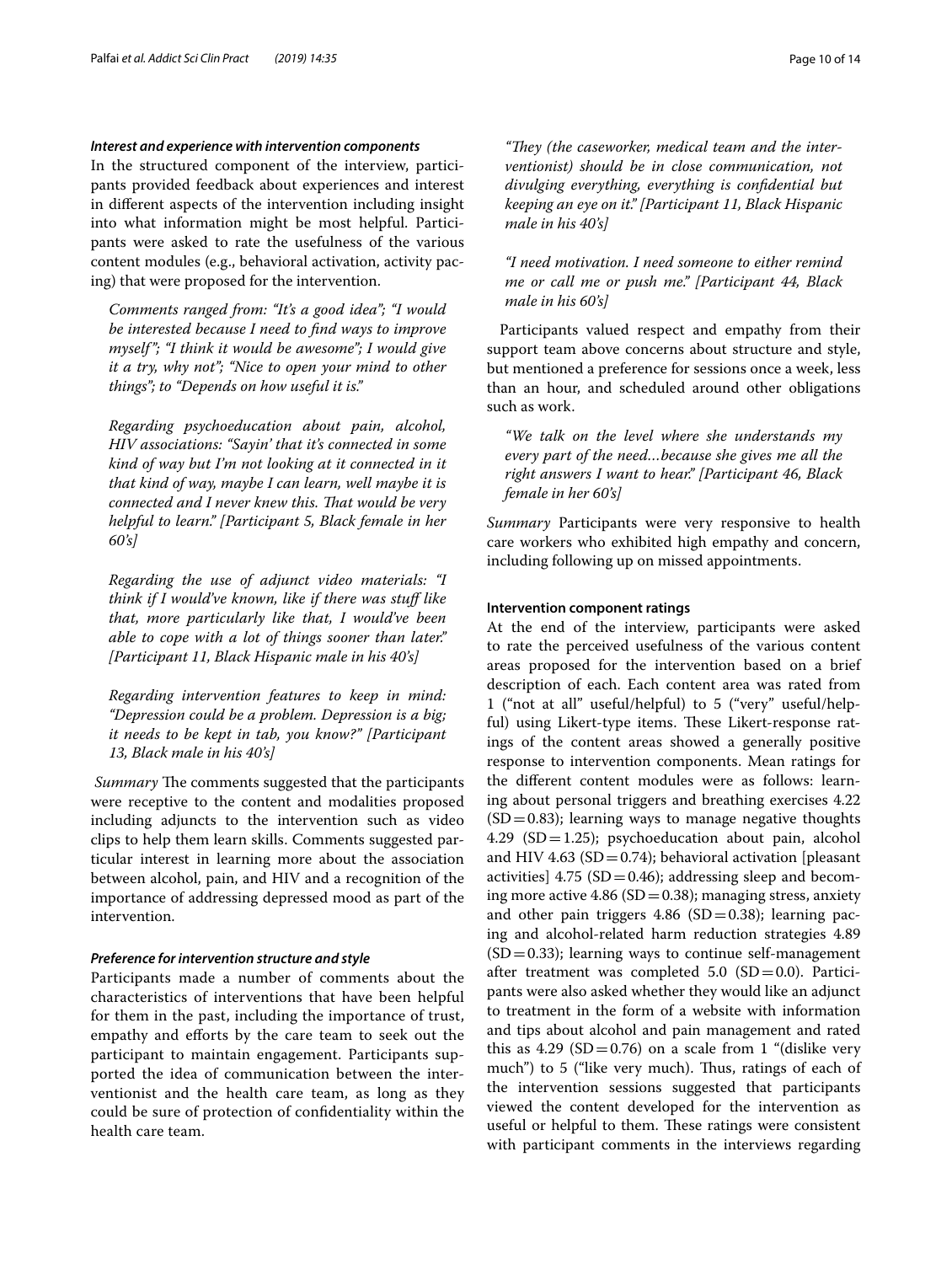the importance of addressing domains such as stress, reduced activity, and behavioral withdrawal.

### **Discussion**

Although chronic pain is common among PLWH, there are few behavioral intervention approaches designed for this population [\[30](#page-13-18), [33\]](#page-13-21) and no intervention, to our knowledge, has been developed to address both chronic pain and heavy drinking for PLWH. This study sought to gain insight from semi-structured interviews with patients in HIV care about how best to develop and deliver an intervention to improve chronic pain management and reduce heavy drinking. Moreover, the goal of these interviews was to improve understanding of how patients used and experienced technologies to inform the delivery of interventions that reduce barriers to care. Through qualitative analyses of these interviews, we were able to develop a patient-informed perspective on how to modify, integrate, and deliver an intervention to reduce heavy drinking and help patients better manage chronic pain. Results provided insight into the importance of different content areas, the potential value of intervention strategies, and the type of therapeutic climate that would maximize patient engagement and behavior change.

We initially constructed a working draft of an intervention tailored to patients in HIV-care based on evidence indicating high rates of functional impairment from pain, high rates of depressive symptoms, stigma and discrimination associated with HIV status [[30\]](#page-13-18), and elevated rates of current and prior heavy drinking and substance use [[4,](#page-12-2) [5](#page-12-3)]. In addition, as these participants were not specifcally seeking specialty treatment for alcohol use, we anticipated that enhancing motivation to change alcohol use would be an important intervention target consistent with populations who undergo screening and brief intervention in outpatient medical settings [\[2](#page-12-1)[–4](#page-12-2)].

The depressive symptoms and social withdrawal observed in this study was consistent with previous qualitative research on PLWH with chronic pain [[18](#page-13-7)]. Many participants experienced signifcant social isolation, engaged in few activities, and spent little time outside of the home. The factors that contribute to depressed affect are manifold but clearly the fear of rejection and beliefs about others' reactions to their HIV status contributed to concerns. Stigma was highly salient to participants in the interviews and exacerbated by other stigmatizing conditions such as chronic pain and alcohol or substance use [[18](#page-13-7)]. Comments from the interviews clarifed the importance of directly addressing depressive symptoms such as self-blame, low self-efficacy, withdrawal, and low positive afect in the initial phases of the intervention. Results from the interviews also highlighted the need to fnd ways to increase pleasant activities among patients,

particularly strategies to help patients establish and reengage with social networks. Behavioral activation is a particularly valuable strategy for addressing depressive symptoms among those experiencing chronic pain [[27](#page-13-15)] and has been utilized with PLWH specifically [\[30](#page-13-18)]. This treatment component also provides a way of developing non-alcohol/substance related alternatives for promoting positive afect. A number of studies have shown the value of developing non-substance related alternative reinforcers in patients' lives for reducing problem drinking  $[34-36]$  $[34-36]$  $[34-36]$ . As such, the behavioral activation module serves an important dual purpose for addressing negative emotional components of pain and providing alternative sources of positive reinforcement to alcohol use.

The role of emotional stress triggers on chronic pain was also readily identifed among participants in this sample consistent with previous work [\[37](#page-13-24)]. Participants often identifed negative emotions and stress as triggers for chronic pain. Alcohol also served as a way of managing negative emotions for some  $[6]$  $[6]$ , helping highlight the potential value of a treatment component to help patients address both heavy drinking and chronic pain with more efective afect management strategies. By providing the patient with more efective ways to cope with stress and emotion triggers, one may decrease drinking even among those who do not have an explicit goal of reducing their alcohol use.

Participant comments related to alcohol use provided insight into potential ways to address heavy drinking in this population. Generally, participants did not identify their alcohol use as a point of concern and some stated explicitly that they intended to maintain current use patterns. However, participants identifed a number of important goals, values, and concerns (e.g., health, family) that were viewed as inconsistent with heavy drinking. These, particularly health concerns, might be useful to highlight and discuss in efforts to enhance motivation to change [[35](#page-13-25), [38\]](#page-13-26). Information about the impact of alcohol on medication adherence and HIV progression for instance, aligns with the priority that participants placed on HIV management and may thus contribute to increased readiness to change.

There were additional comments in the interviews that may be used to inform the alcohol specifc component of the intervention. Participants were generally unaware how heavy drinking, chronic pain and HIV symptoms may be related and did not know what levels of alcohol use constitute risk. Psychoeducation to correct misconceptions about standard drinks and provide information about potential risks of drinking to health outcomes may encourage patients to think more about their current alcohol use given the expressed interest in health. Many participants did report the use of strategies to minimize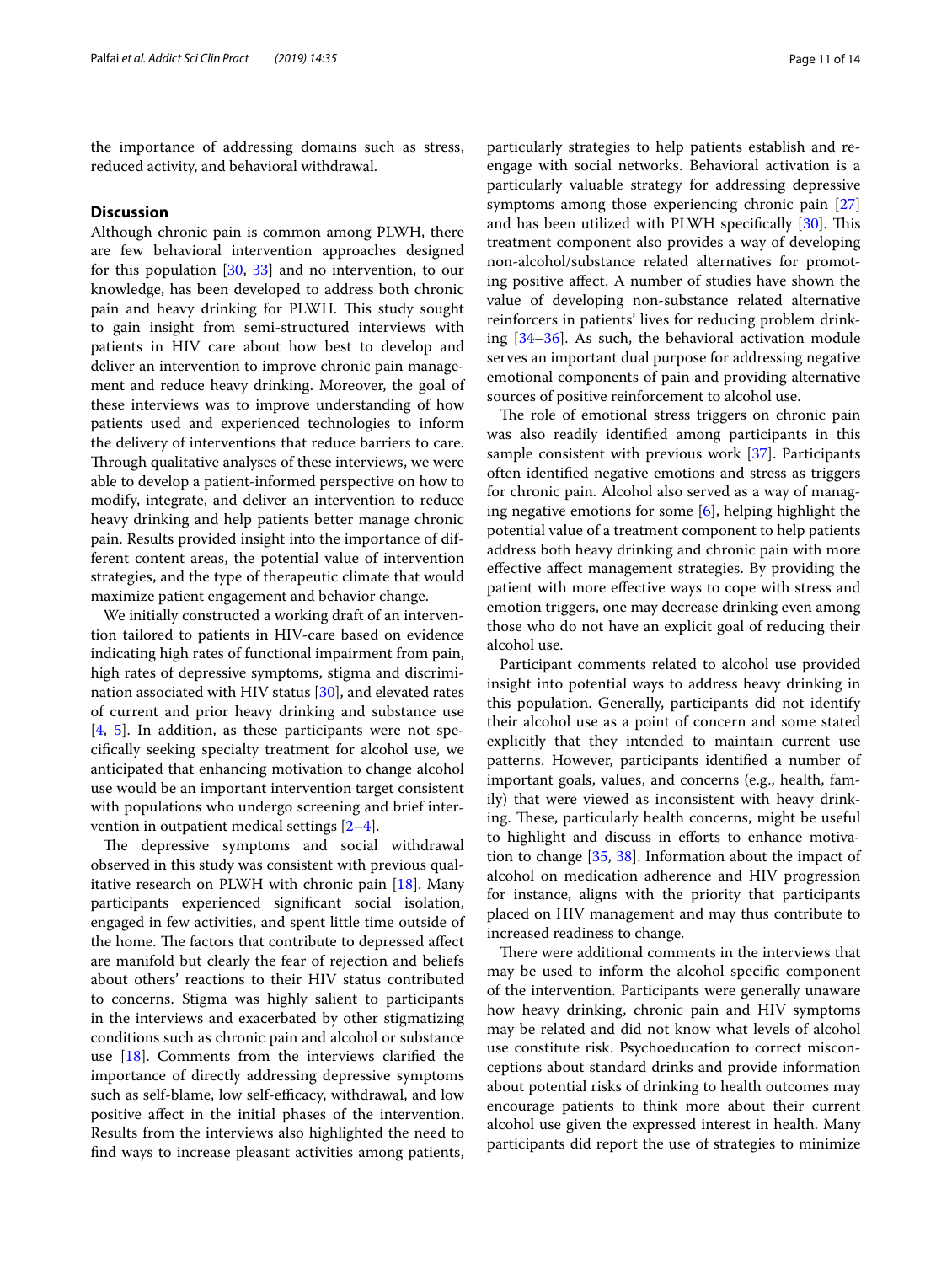alcohol-related harm even if they did not identify them as such. To maximize engagement and utilization, it may be useful to anchor the discussion of alcohol harm reduction strategies in the context of current strategies that patients use to help keep themselves safe.

By beginning our interview with a discussion of HIV experiences, we were able to appreciate the broader impact of living with HIV on current stressors and coping strategies, motives to use and limit alcohol use, and resilience. It was important to understand participant perspectives on the points of intersection between HIV, alcohol use, and pain and how these conditions had shaped their identities and behavioral choices over time. Participant remarks suggest that the interventionist may foster collaboration by appreciating the ways that HIV has challenged patients' identity and resources and affirming patients' resilience where possible. The interventionist may enhance patient engagement and self-efficacy for current intervention objectives by recognizing and drawing upon the patients' capacity for HIV-related coping and behavior change. It should be noted that participants in this sample were older and had been in stable HIV care for a long time. Specifc symptoms of pain, drinking patterns, and concerns about HIV were likely diferent than patients with new diagnoses of HIV.

The results of the interviews also provided valuable insights into how to structure and modify the proposed modules of the intervention and address key intervention objectives. First, it will be critical to provide clear and explicit rationales for the approach and content areas that comprise this treatment. Participants had varied and unsuccessful experiences with general psychotherapy approaches to pain which led to some skepticism about the value of treatment. Similarly, descriptions of past unsuccessful and brief experiences with physical therapy from participants highlighted the importance of setting realistic expectations about how this approach to pain management might be helpful. It is critical to set expectations for the course of treatment, the expected roles of patient and interventionist, and what outcomes might be expected over what timeframe. As patients may not have experience with behavioral approaches to change, it will be important to explain that the intervention requires practice and sustained involvement to gradually reduce pain interference and control of pain intensity rather than an immediate and signifcant impact on pain severity. This emphasis on rationale and expectations should be considered throughout the duration of the intervention and provided for each of the content domains with reminders and encouragement.

Second, the importance of patient autonomy and fexibility in the treatment process were clear from participant comments. Participants expressed a strong desire to have choice in the intervention process, including selection of times and circumstances in which they receive information. There may be benefit to offering patients a menu of resource options to permit them some fexibility to modify the intervention approach to ft their lives and current concerns. A related consideration is the critical role of empathy, acceptance, and intervention eforts that demonstrate care and concern. Although the providerpatient relationship is critical to any intervention, they may be particularly important to patients who have faced many years of discrimination and stigma related to HIV. Participants were very responsive to health care workers who exhibited high empathy and concern. This included expressed statements of caring as well as eforts to ensure that the participant stayed engaged in treatment including following up on missed appointments. This intervention must involve particular attention to establishing a collaborative relationship and would likely beneft from a more active strategy to address missed appointments (e.g., more frequent reminders, reaching out to patient to reschedule) than is typical in behavioral practice.

Finally, the interviews provided signifcant information about technology use and interest in this cohort. Unexpectedly, all participants had their own smartphones, many with unlimited data plans. In contrast, few had ready, private access to a computer. This made it clear that any videoconferencing approach would need to take place over personal smartphones. The videoconferencing approach was very well received by participants who liked the convenience and fexibility of this approach. Participants had sufficient experience through the regular use of video technology to be able to understand and feel confdent about using the videoconferencing procedures described.

The interview supported the acceptability of using videoconferencing to reach patients and suggested the possibility of other technologies that might be considered to support the intervention and intervention delivery. The use of videos and other learning materials (e.g., example of homework exercises) may supplement video-conferencing intervention content and be delivered through smartphones. A variety of administrative supports could also be provided through the use of smartphone technology including reminders for appointments and homework scheduling. The ready use of text messaging and use of apps makes it feasible to incorporate these elements to foster engagement. The technology components proposed in the current study provides the potential to automate a number of features of the intervention to ensure that provider time can be used to maximal beneft (e.g., as opposed to reminding patients to do specifc tasks), avoid redundancy in service delivery, and promote accessibility and optimal fexibility for patients who wish to use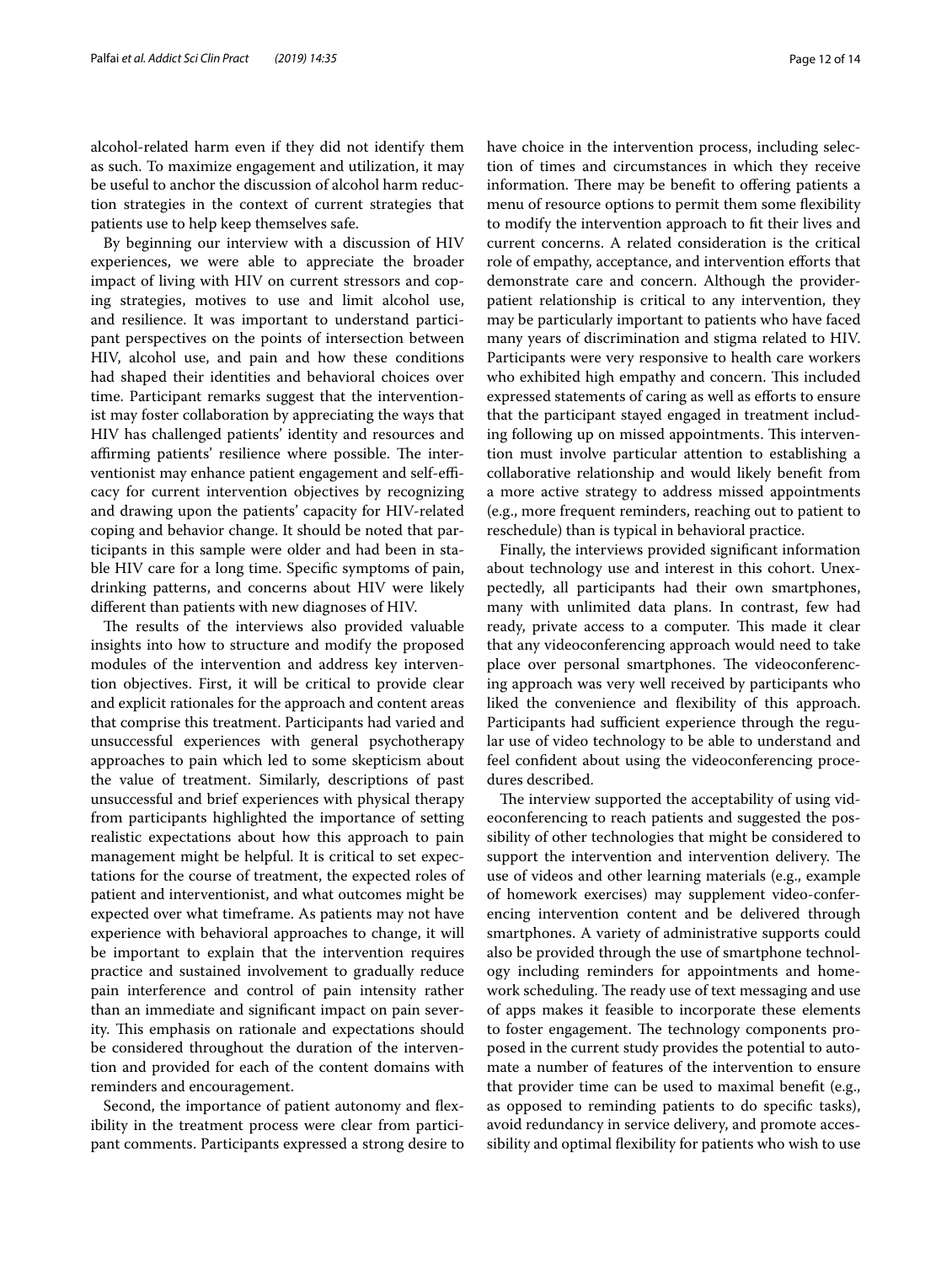the intervention. The next step will be to pilot test these intervention components among patients recruited from HIV-care to discern acceptability, preferences for technology features, and feasibility prior to an efficacy trial.

Although not part of the current intervention, delivery of the intervention through a health technology platform opens the possibility for a range of additional adjunct components delivered through social media. Given the frequent experience with social withdrawal among HIV patients and stated preferences for group interactions identifed in previous work [\[18\]](#page-13-7), investigators may consider the use of social media and online platforms as additional ways to extend the impact of the intervention by incorporating peer support [\[39](#page-13-27)] and other peer-led components [[40](#page-13-28)]. Development of these and other technology-based components will require that investigators are mindful of digital literacy and utilization of specifc HIV-populations as they seek to craft mobile health solutions for chronic health conditions [\[41](#page-13-29)[–43\]](#page-13-30).

#### **Conclusion**

In sum, this study shows how formative qualitative research that identifes themes specifc to our target population can have implications for tailoring a novel mobile health intervention to address the confuence of HIV/AIDS, chronic pain and unhealthy alcohol use and testing its efficacy in a randomized controlled trial. These points might have been missed without the inclusion of interviews with patients as the frst step in this research agenda. Attention to the identifed themes has the potential to increase both patient engagement and motivation to change by addressing specifc priorities, matching intervention modalities with patient preferences, and building on lessons from participants' past experiences with illness and health care delivery.

#### **Abbreviations**

PLWH: people living with HIV/AIDS; Boston ARCH Cohort: Boston Alcohol Research Collaborative on HIV/AIDS Cohort; CHAART: Consortia for HIV/AIDS and Alcohol-Related Research Trials.

#### **Acknowledgements**

The authors wish to thank Christine Gebel, MPH for consultation on qualitative analyses and the CARE unit research associates at the Boston Medical Center, Jasmin Choi, Alexandra Chretien, and Susie Kim for their efforts in study implementation.

#### **Authors' contributions**

All authors contributed to the manuscript; TP study development, interview development, study implementation, data analysis, manuscript writing, JT study development, interview development, manuscript writing, RS study development, interview development, manuscript writing, MK study implementation, data analysis, manuscript writing, JO study development, interview development, and JB study development, interview development, study implementation, data analysis, manuscript writing. All authors read and approved the fnal manuscript.

#### **Funding**

This research was supported in part by a Grant from the National Institute on Alcohol Abuse and Alcoholism, UH2 AA026192. The NIAAA played no role in the design of the study and collection, analysis, and interpretation of data and in writing the manuscript.

#### **Availability of data and materials**

Data supporting the analyses are provided in the table in transcribed form.

#### **Ethics approval and consent to participate**

This study was approved by the Boston University Institutional Review Board.

**Consent for publication**

Not applicable.

#### **Competing interests**

The authors declare that they have no competing interests.

#### **Author details**

<sup>1</sup> Department of Psychological and Brain Sciences, Boston University, 900 Commonwealth Ave., Boston, MA 02215, USA. <sup>2</sup> Clinical Addiction Research and Education (CARE) Unit, Section of General Internal Medicine, Department of Medicine, Boston Medical Center and Boston University School of Medicine, 801 Massachusetts Ave, Boston, MA, USA.<sup>3</sup> Department of Community Health Sciences, Boston University School of Public Health, 801 Massachusetts Ave, Boston, MA, USA. 4 Grayken Center for Addiction, Boston Medical Center, Boston, MA, USA.

#### Received: 13 May 2019 Accepted: 23 August 2019 Published online: 29 August 2019

#### **References**

- <span id="page-12-0"></span>Berg KM, Cooperman NA, Newville H, Arnstein JH. Self-efficacy and depression as mediators of the relationship between pain and antiretroviral adherence. AIDS Care. 2009;21(2):244–8. [https://doi.](https://doi.org/10.1080/09540120802001697) [org/10.1080/09540120802001697.](https://doi.org/10.1080/09540120802001697)
- <span id="page-12-1"></span>2. Chander G, Hutton HE, Lau B, Xu X, McCaul ME. Brief intervention decreases drinking frequency in HIV-infected heavy drinking women: results of a randomized controlled trial. JAIDS. 2015;70(2):137–45.
- <span id="page-12-9"></span>3. Hasin DS, Aharonovich E, O'Leary A, Greenstein E, Pavlicova M, Arunajadai S, et al. Reducing heavy drinking in HIV primary care: a randomized trial of brief intervention with and without technological enhancement. Addiction. 2013;108(7):1230–40.<https://doi.org/10.1111/add.12127>.
- <span id="page-12-2"></span>4. Kahler CW, Pantalone DW, Mastroleo NR, Liu T, Bove G, Ramratnam B, et al. Motivational interviewing with personalized feedback to reduce alcohol use in HIV-infected men who have sex with men: a randomized controlled trial. J Consult Clin Psychol. 2018;86(8):645–56. [https://doi.](https://doi.org/10.1037/ccp0000322) [org/10.1037/ccp0000322.](https://doi.org/10.1037/ccp0000322)
- <span id="page-12-3"></span>5. Durvasula R, Miller TR. Substance abuse treatment in persons with HIV/ AIDS: challenges in managing triple diagnosis. Behav Med. 2014;40(2):43– 52. <https://doi.org/10.1080/08964289.2013.866540>.
- <span id="page-12-4"></span>6. Merlin JS, Walcott M, Kerns R, Bair MJ, Burgio KL, Turan JM. Pain selfmanagement in HIV-infected individuals with chronic pain: a quantitative study. Pain Med. 2015;16(4):706–14.
- <span id="page-12-5"></span>7. Uebelacker LA, Weisberg RB, Herman DS, Bailey DS, Pinkston-Camp MM, Stein MD. Chronic pain in HIV-infected patients: relationship to depression, substance use, and mental health and pain treatment. Pain Med. 2015;16(1):1870–81. [https://doi.org/10.1111/pme12799.](https://doi.org/10.1111/pme12799)
- <span id="page-12-6"></span>8. Tsui JI, Cheng DM, Coleman SM, Lira MC, Blockhina E, Bridden C, et al. Pain is associated with risky drinking over time among HIV-infected persons in St. Petersburg, Russia. Drug Alcohol Depend. 2014;144:87–92. [https://doi.org/10.1016/j.drugalcdep.2014.08.013.](https://doi.org/10.1016/j.drugalcdep.2014.08.013)
- <span id="page-12-7"></span>9. Golin CE, Liu H, Hays RD, Miller LG, Beck KC, Ickovics J, et al. A prospective study of predictors of adherence to combination antiretroviral medication. J Gen Intern Med. 2002;17(10):756–65. [https://doi.org/10.104](https://doi.org/10.1046/j.1525-1497.2002.11214.x) [6/j.1525-1497.2002.11214.x](https://doi.org/10.1046/j.1525-1497.2002.11214.x).
- <span id="page-12-8"></span>10. Samet JH, Horton NJ, Meli S, Freedberg KA, Palepu A. Alcohol consumption and antiretroviral adherence among HIV-infected persons with alcohol problems. Alcohol Clin Exp Res. 2004;28:572–7.